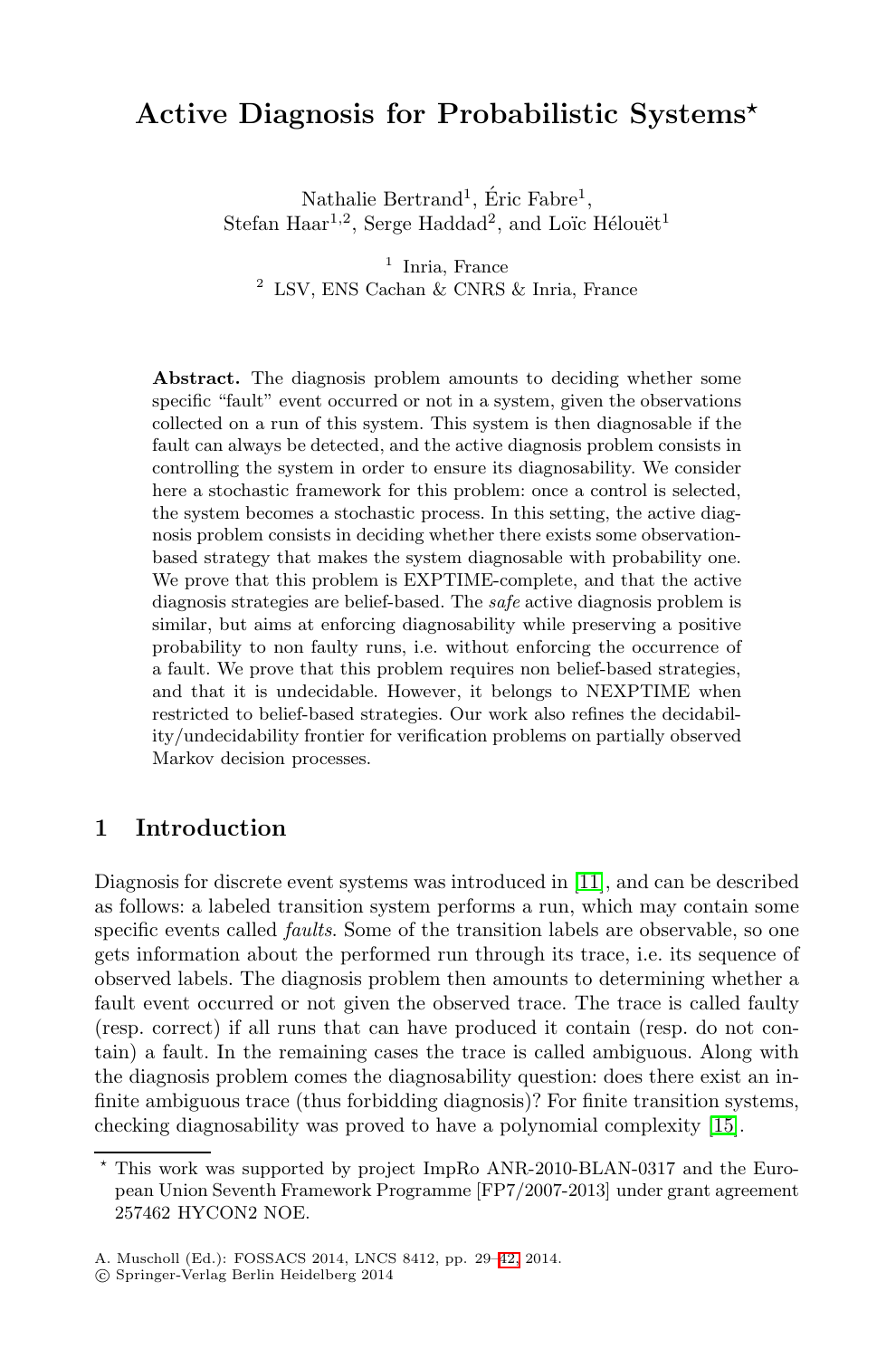Diagnosis and diagnosability checking h[av](#page-12-2)[e be](#page-13-2)en extend[ed](#page-12-1) [t](#page-12-1)o numerous models (Petri nets [3], pushdown systems [9], etc.) and settings (centralized, decentralized, distributed), and [ha](#page-12-3)[ve](#page-13-3) had an impact on important application areas, e.g. for telecommunication network failure diagnosis. Several contributions have considered enforcing the diagnosability of a system. Under the generic name of active diagnosis, the problems take quite different shapes. They range from the selection of minimal sets of observable labels that make the system diagnosable [4], to the design of controllers that select a diagnosable sublanguage of a system [10], and to online aspects that either turn on and off sensors [4, 13] or modify an action plan [5] in order to reduce the amount of ambiguity. Probabilistic systems have also received some attention [7, 12], with two essential motivations: determining the likelihood of a fault given an observed trace and defining diagnosability for probabilistic syst[em](#page-12-4)s. Two definitions hav[e b](#page-12-1)een proposed: The A-diagnosability, which requires that the ambiguous traces have a null probability, and the weaker AA-diagnosability, which requires that fault likelihood will converge to one with probability one. Interestingly, the A-diagnosability does not depend on the specific values of transition probabilities, but only on their support: it i[s t](#page-12-5)hus a structural property of a system, which can be checked in polynomial time on finite state systems.

Here we address the question of active diagnosis for stochastic systems. We elaborate on two recent contributions. The first one [8[\] im](#page-12-6)proves the work in [10] and designs an observation-based controller that enables a subset of actions in the system in order to make it diagnosable while preserving its liveness. Optimal constructions are then proposed the most relevant for our work being the characterization of unambiguous traces by a deterministic Büchi automaton with minimal size. The second one [1] considers probabilistic Büchi automata, a subclass of partially observed Markov decision processes (POMDP), and proves that checking the existence of strategies that almost surely achieve a Büchi condition on POMDP is EXPTIME-complete. The result was later extended in [2]. This motivates the use of POMDP as semantics for the models we consider.

The first contribution of this paper is a framework for the active diagnosis problem of probabilistic systems. The models we consider are weighted and labeled transition systems, where some transitions represent a fault. Some of the transition labels are observable, and similarly some are controllable. From a given state of the system, and given a set of enabled labels, one derives a transition probability by normalization of transition weights. The active diagnosis problem amounts to designing a label activation strategy that enforces the stochastic diagnosability of the system while preserving its liveness. As a second contribution, this problem is proved to be decidable, and EXPTIME complete. The resulting strategies are belief-based, i.e. they only depend on the set of possible states of the system given past observations, regardless of the exact values of transition weights. As a third contribution, we introduce and analyze the *safe* active diagnosis problem. It extends the active diagnosis by enforcing a positive probability of correct runs. In other words, this rules out strategies that would reach diagnosability only by enforcing the occurrence of a fault. We prove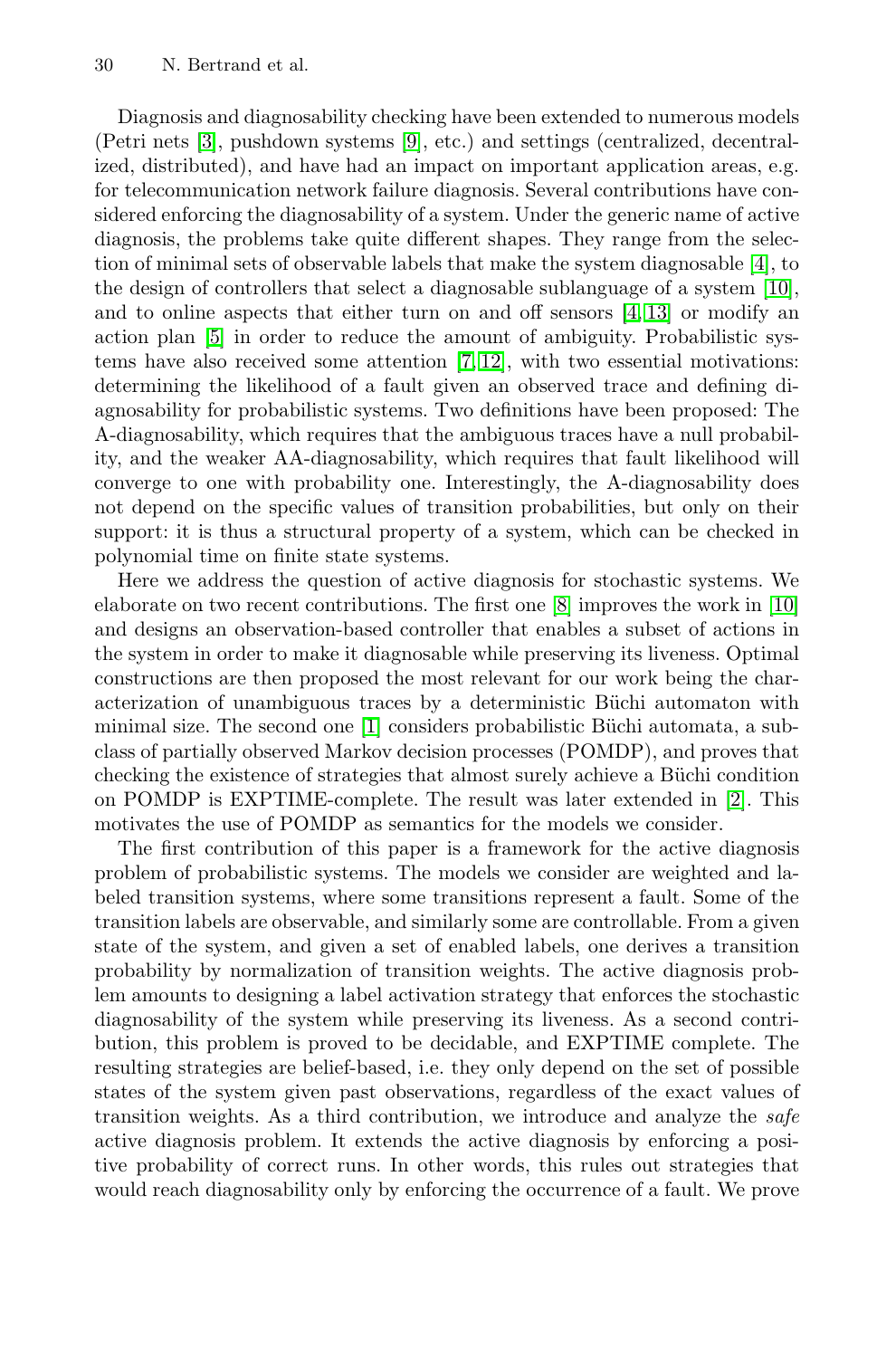<span id="page-2-0"></span>that safe active diagnosis [may](#page-2-0) require non belief-based strategies, and that the existence of such strategies is an undecidable problem. This result refines the decidability/undecidability frontier for POMDP: t[he](#page-10-0) existence of a strategy simultaneously ensuring [a](#page-12-7) Büchi condition almost-surely and a safety condition with positive probabili[ty is undecidable. This may seem surpri](http://hal.inria.fr/hal-00930919)sing since the existence of strategies for each objective taken separately is decidable. As a last contribution, we prove that, restricted to belief-based strategies, the safe active diagnosis problem becomes decidable and belongs to NEXPTIME.

The paper is organized as follows: section 2 introduces the active diagnosis problem for probabilistic systems, and compares it with the state of the art. Section 3 proposes resolution techniques for active diagnosis. Section 4 analyzes the safe active diagnosis problem. Section 5 concludes this work. A long version of this paper including proofs is available at http://hal.inria.fr/hal-00930919

## **2 The Active Diagnosis Problem**

This section recalls diagnosis problems from the literature, and formalizes the new problems we are interested in.

### **2.1 Passive (Probabilistic) Diagnosis**

When dealing with stochastic discrete event systems diagnosis, systems are often modeled using labeled transition systems.

**Definition 1.** *A* probabilistic labeled transition system *(pLTS) is a tuple*  $A =$  $\langle Q, q_0, \Sigma, T, \mathbf{P} \rangle$  where:

- **–** <sup>Q</sup> *is a set of states with* <sup>q</sup><sup>0</sup> <sup>∈</sup> <sup>Q</sup> *the initial state;*
- **–** Σ *is a finite set of events;*
- 
- $\begin{aligned} & -T \subseteq Q \times \Sigma \times Q \text{ is a set of transitions;} \\ & -\mathbf{P} \text{ is the transition matrix from } T \text{ to } \mathbb{Q}_{\geq 0} \text{ fulfilling for all } q \in Q. \end{aligned}$  $\sum_{(q,a,q') \in T} \mathbf{P}[q,a,q'] = 1.$

Observe that a pLTS is a labeled transition system (LTS) equipped with transition probabilities. The transition relation of the underlying LTS is defined by:  $q \stackrel{a}{\rightarrow} q'$  for  $(q, a, q') \in T$ ; this transition is then said to be *enabled* in q. A *run* over the word  $\sigma = a_1 a_2 ... \in \Sigma^\omega$  is a sequence of states  $(q_i)_{i\geq 0}$  such that  $q_i \xrightarrow{a_{i+1}} q_{i+1}$  for all  $i \geq 0$ , and we write  $q_0 \stackrel{\sigma}{\Rightarrow}$  if such a run exists. A finite run over  $w \in \Sigma^*$  is defined analogously, and we write  $q \stackrel{w}{\Rightarrow} q'$  if such a run ends at state q'. A state q is *reachable* if there exists a run  $q_0 \stackrel{w}{\Rightarrow} q$  for some  $w \in \Sigma^*$ . On the other hand, forgetting the labels and merging the transitions with same source and target, one obtains a discrete time Markov chain (DTMC).

**Definition 2 (Languages of a pLTS).** *Let*  $\mathcal{A} = \langle Q, q_0, \Sigma, T, \mathbf{P} \rangle$  *be a pLTS. The finite language*  $\mathcal{L}^*(\mathcal{A}) \subseteq \Sigma^*$  *of*  $\mathcal{A}$  *and the infinite language*  $\mathcal{L}^{\omega}(\mathcal{A}) \subseteq \Sigma^{\omega}$  *of* A *are defined by:*

$$
\mathcal{L}^*(\mathcal{A}) = \{ w \in \Sigma^* \mid \exists q : q_0 \stackrel{w}{\Rightarrow} q \} \qquad \mathcal{L}^{\omega}(\mathcal{A}) = \{ \sigma \in \Sigma^{\omega} \mid q_0 \stackrel{\sigma}{\Rightarrow} \}
$$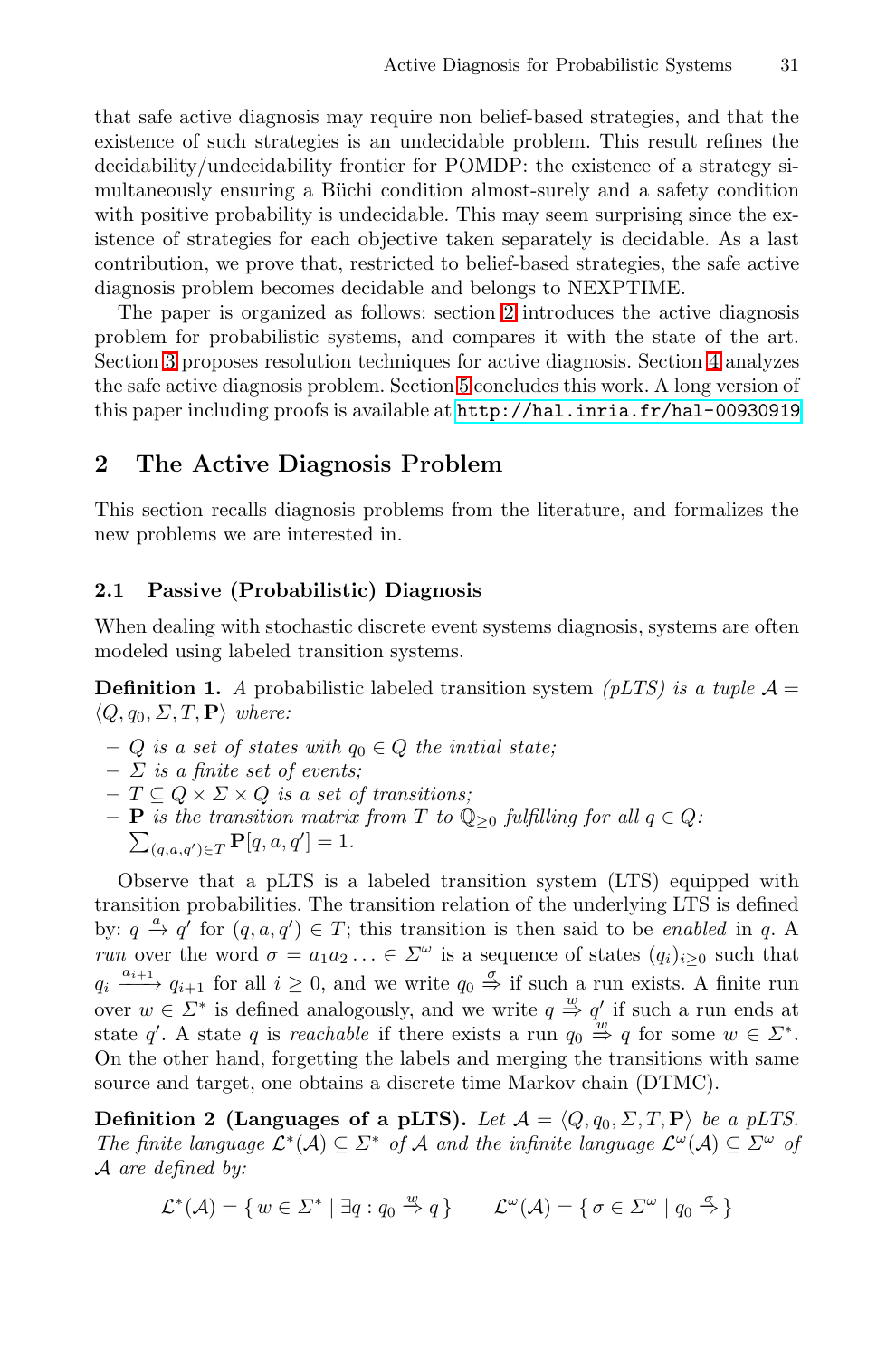*Observations.* In order to formalize problems related to diagnosis, we partition  $\Sigma$  into two disjoint sets  $\Sigma_o$  and  $\Sigma_u$ , the sets of *observable* and of *unobservable events*, respectively. Moreover, we distinguish a special *fault* event  $f \in \Sigma_u$ . Let  $σ$  be a finite word; its length is denoted  $σ$ . For  $Σ' ⊆ Σ$ , define  $P_{Σ'}(σ)$ , the projection of  $\sigma$  on  $\Sigma'$ , inductively by:  $\mathcal{P}_{\Sigma'}(\varepsilon) = \varepsilon$ ; for  $a \in \Sigma'$ ,  $\mathcal{P}_{\Sigma'}(\sigma a) =$  $\mathcal{P}_{\Sigma'}(\sigma)a$ ; and  $\mathcal{P}_{\Sigma'}(\sigma a) = \mathcal{P}_{\Sigma'}(\sigma)$  for  $a \notin \Sigma'$ . Write  $|\sigma|_{\Sigma'}$  for  $|\mathcal{P}_{\Sigma'}(\sigma)|$ , and for  $a \in \Sigma$ , write  $|\sigma|_a$  for  $|\sigma|_{\{a\}}$ . When  $\sigma$  is an infinite word, its projection is the limit of the projections of its finite prefixes. This projection can be either finite or infinite. As usual the projection is extended to languages. In the rest of the paper, we will only use  $\mathcal{P}_{\Sigma_o}$ , the projection onto observable events, and hence we will drop the subscript and simply write  $\mathcal P$  instead of  $\mathcal P_{\Sigma_0}$ .

With respect to the partition of  $\Sigma = \Sigma_o \oplus \Sigma_u$ , a pLTS A is *convergent* if  $\mathcal{L}^{\omega}(\mathcal{A}) \cap \Sigma^* \Sigma_u^{\omega} = \emptyset$  (i.e. there is no infinite sequence of unobservable events from any reachable state). When A is convergent, then for all  $\sigma \in \mathcal{L}^{\omega}(\mathcal{A})$ , one has  $\mathcal{P}(\sigma) \in \Sigma_o^{\omega}$ . In the rest of the paper we assume that pLTS are convergent and we will call a *sequence* a finite or infinite word over Σ, and an *observed sequence* a finite or infinite sequence over  $\Sigma_o$ . Clearly, the projection of a sequence on  $\Sigma_o$ yields an observed sequence. Intuitively, a sequence describes the behavior of a system during an execution, and an observed sequence represents how such a run is perceived. Now, the role of diagnosis is to decide, for any observed sequence, whether a fault has occurred or not.

*Ambiguity.* A finite (resp. infinite) sequence  $\sigma$  is *correct* if it belongs to  $(\Sigma \setminus \{f\})^*$ (resp.  $(\Sigma \setminus \{f\})^{\omega}$ ). Otherwise  $\sigma$  is called *faulty*. A correct sequence and a faulty sequence may have the same observed projection, yielding ambiguity.

**Definition 3 (Classification of observed [s](#page-4-0)equences).** *Let* A *be a pLTS. An observed sequence*  $\sigma \in \Sigma_o^{\omega}$  *is called* ambiguous *if there exist two sequences*  $\sigma_1, \sigma_2 \in \mathcal{L}^{\omega}(\mathcal{A})$  *such that*  $\mathcal{P}(\sigma_1) = \mathcal{P}(\sigma_2) = \sigma$ ,  $\sigma_1$  *is correct and*  $\sigma_2$  *is faulty. An observed sequence*  $\sigma' \in \mathcal{P}(\mathcal{L}^{\omega}(\mathcal{A}))$  *is* surely faulty *if*  $\mathcal{P}^{-1}(\sigma') \cap \mathcal{L}^{\omega}(\mathcal{A}) \subseteq \Sigma^* f \Sigma^{\omega}$ . *An observed sequence*  $\sigma' \in \mathcal{P}(\mathcal{L}^{\omega}(\mathcal{A}))$  *is* surely correct *if*  $\mathcal{P}^{-1}(\sigma') \cap \mathcal{L}^{\omega}(\mathcal{A}) \subseteq$  $(\Sigma \setminus \{f\})^{\omega}$ . These notions are defined analogously for finite observed sequences.

*Example.* C[on](#page-12-4)sider the (convergent) pLTS to the left in Fig. 1, where  $\Sigma_u$  =  ${f, u}$ . We assume uniform distributions so we do not represent the probability matrix **P**. This pLTS contains infinite ambiguous sequences: immediately after a is observed, an ambiguity appears, and this ambiguity remains in all infinite observed sequences without occurrence of d and finishing with  $ab^{\omega}$ . Removing the loop at  $q_2$  and/or  $q_4$  makes all infinite ambiguous sequences disappear.

In the sequel, we will use the characterization of unambiguous sequences using deterministic Büchi automata [8].

**Definition 4 (Büchi automaton).** *A* Büchi automaton *over*  $\Sigma$  *is a tuple*  $\beta$  =  $\langle Q, q_0, \Sigma, T, F \rangle$  with  $\langle Q, q_0, \Sigma, T \rangle$  its underlying LTS and  $F \subseteq Q$  an acceptance condition. A run  $(q_i)_{i>0}$  *is* accepting *if*  $q_i \in F$  *for infinitely many values of i*. *The language*  $\mathcal{L}(\mathcal{B})$  *consists of all words in*  $\Sigma^{\omega}$  *for which there exists an accepting*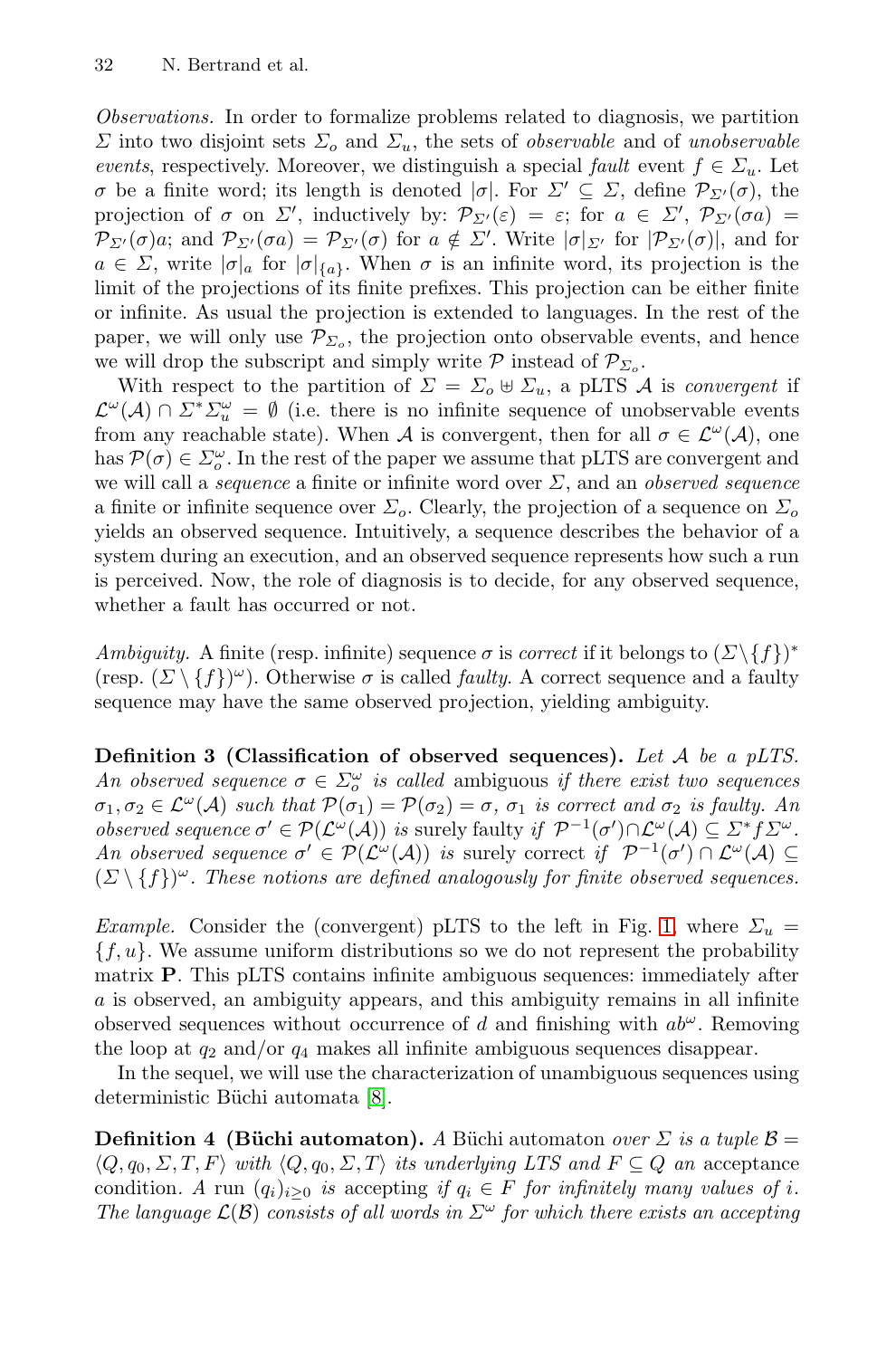<span id="page-4-0"></span>

**Fig. 1.** Two examples of pLTS (cLTS), with  $\Sigma_u = \{f, u\}$  and  $\Sigma_o = \{a, b, c, d, e\}$ 

*run. A Büchi automaton is* deterministic *if for all*  $q, a, \{q' | q \stackrel{a}{\rightarrow} q'\}$  *is either a singleton or the empty set.*

**Theorem 1 ([8]).** *Given a pLTS* <sup>A</sup> *with* <sup>n</sup> *states, one can build in exponential time a deterministic Büchi automaton* B *with*  $2^{O(n)}$  *states whose language is the set of unambiguous sequences of* A*.*

We briefly sketch the structure of  $\mathcal B$ . Its states are triples  $\langle U, V, W \rangle$ , where  $U, V, W \subseteq Q, U \cup V \cup W \neq \emptyset$  and  $V \cap W = \emptyset$ , and its transitions are labeled by events from  $\Sigma_c$ , that is B recognizes observed sequences. The initial state of B is  $\langle \{q_0\}, \emptyset, \emptyset \rangle$ . Given an observed sequence  $\sigma$  reaching state  $\langle U, V, W \rangle$ , U is the set of states of A reached by a correct sequence with projection  $\sigma$ , and  $V \cup W$ is the set of states of A reached by a faulty sequence with projection  $\sigma$ . When  $U = \emptyset$ ,  $\sigma$  is the projection of faulty sequences of A. The decomposition between V and W reflects the fact that  $\beta$  tries to "solve the ambiguity" between U and  $W$  (when both are non empty), while V corresponds to a waiting room of states reached by faulty sequences that will be examined when the current ambiguity is resolved. Given some new observation a, a transition from  $\langle U, V, W \rangle$  to the new state  $\langle U', V', W' \rangle$  is defined as follows.  $U'$  is the set of states reached from U by a correct sequence with projection  $a$ . Let Y be the set of states reached from U by a faulty sequence with projection a, or reached from V by a sequence with projection  $a$ . When  $W$  is non empty then  $W'$  is the set of states reached from W by a sequence with projection a and  $V' = Y$ . Otherwise, the faulty sequences ending in states memorized by  $W$  cannot be extended by a sequences with projection a, and we set  $V' = \emptyset$  and  $W' = Y$ . The ambiguity between U and W has been resolved, but new ambiguity may arise between  $U'$  and W'. Accepting states in F are triples  $\langle U, V, W \rangle$  with  $U = \emptyset$  or  $W = \emptyset$ . Hence, all infinite observed sequence of  $A$  passing infinitely often through  $F$  are not ambiguous (they resolve ambiguities one after another) and are accepted by B.

We are now in position to define diagnosability. It is well-known that given a pLTS  $\mathcal A$  and a Büchi automaton  $\mathcal B$ , the set of sequences of  $\mathcal A$  accepted by  $\mathcal B$  is measurable [14]. So the following definition is sound.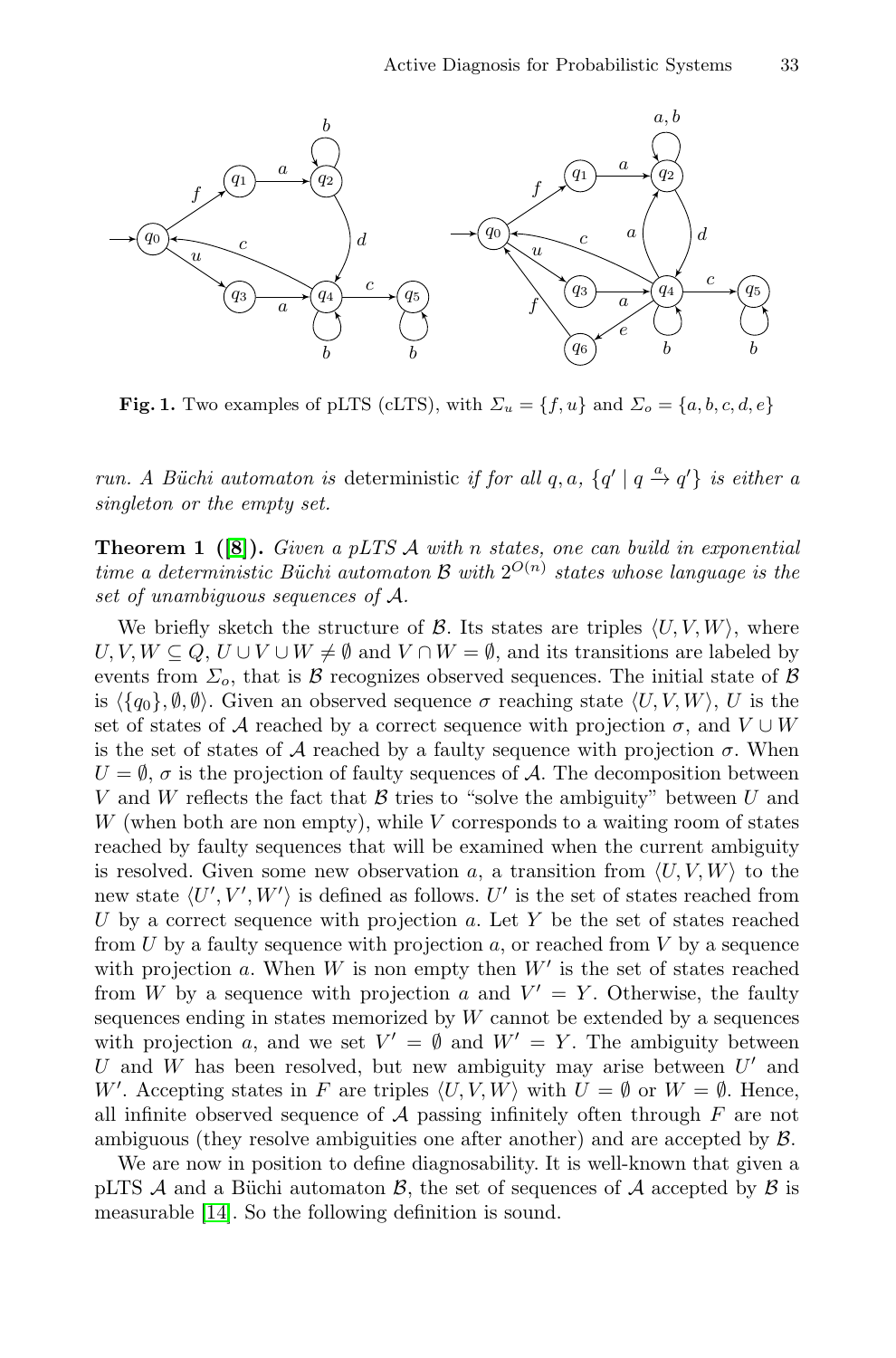**Definition 5 (Diagnosability).** *A pLTS* A *is* diagnosable *if the set of sequences yielding ambiguous observed sequences has null measure. It is* safely diagnosable *if it is diagnosable and the set of correct sequences has positive measure.*

The notion of a safely diagnosabl[e](#page-4-0) [p](#page-4-0)LTS is introduced to ensure that fault occurrence is not almost sure. This property is important: a diagnosable system which is not safely diagnosable contains only faulty infinite runs. In the rest of the paper, we will consider active diagnosis, that is, ways to force a system to become diagnosable using a controller. If a controlled system is not safely diagnosable, then the diagnosis solution enforced by the controller is not acceptable.

*Example.* Consider again the pLTS to the left in Fig. 1. The only ambiguous observed (infinite) sequences necessarily terminate with  $ab^{\omega}$ . But the probability to produce such a sequence is null, as the system will reach  $q_5$  with probability one. In other words, ambiguity vanishes at the first occurrence of  $d$  or  $cb$ . Since  $cb$ occurs with probability one, this pLTS is diagnosable. This pLTS is also safely diagnosable, as it can produce correct sequences with a positive probability: there is a positive probability to reach  $q_5$  by sequence uac. If one removes state  $q<sub>5</sub>$  and its connected transitions, the system remains diagnosable, but is not safely diagnosable anymore: as the graph of the pLTS is strongly connected, every transition will be visited (infinitely often) with probability 1 implying that f occurs.

## **2.2 Active Probabilistic Diagnosis**

In order to allow control over the actions of a system while preserving the possibility of a probabilistic semantic, we introduce controllable weighted labelled transition system where probabilities are replaced by weights.

**Definition 6.** *A* controllable weighted labelled transition system *(cLTS) is a tuple*  $C = \langle Q, q_0, \Sigma, T \rangle$  *where:* 

- $− Q$  *is a finite set of states with*  $q_0 ∈ Q$  *the initial state;*
- $-$  *the event alphabet*  $\Sigma$  *is partitionned into observable*  $\Sigma$ <sub>*o</sub> and unobservable*  $\Sigma$ <sub>*u*</sub></sub> *events, and also partitionned into controllable*  $\Sigma_c$  *and uncontrollable*  $\Sigma_e$  *(e) for environment) events;*
- $\mathcal{L}_{u} = \{f, u\}$  *contains a faulty event, and a non-faulty one;*
- $T : S \times \Sigma \times S \rightarrow \mathbb{N}$  *is the transition function, labelling transitions with integer weights.*

A cLTS has an underlying LTS where the transition relation is defined by  $q \xrightarrow{a}$  $q'$  if  $T(q, a, q') > 0$ . All previous definitions that do not depend on probabilities equally apply to cLTS. We denote by  $\text{Ena}(q)$  the set of events that are enabled in q: Ena $(q) = \{a \in \Sigma \mid \exists q', T(q,a,q') > 0\}$ . We assume that the cLTS is convergent and *live*: for all q,  $\textsf{Ena}(q) \neq \emptyset$ .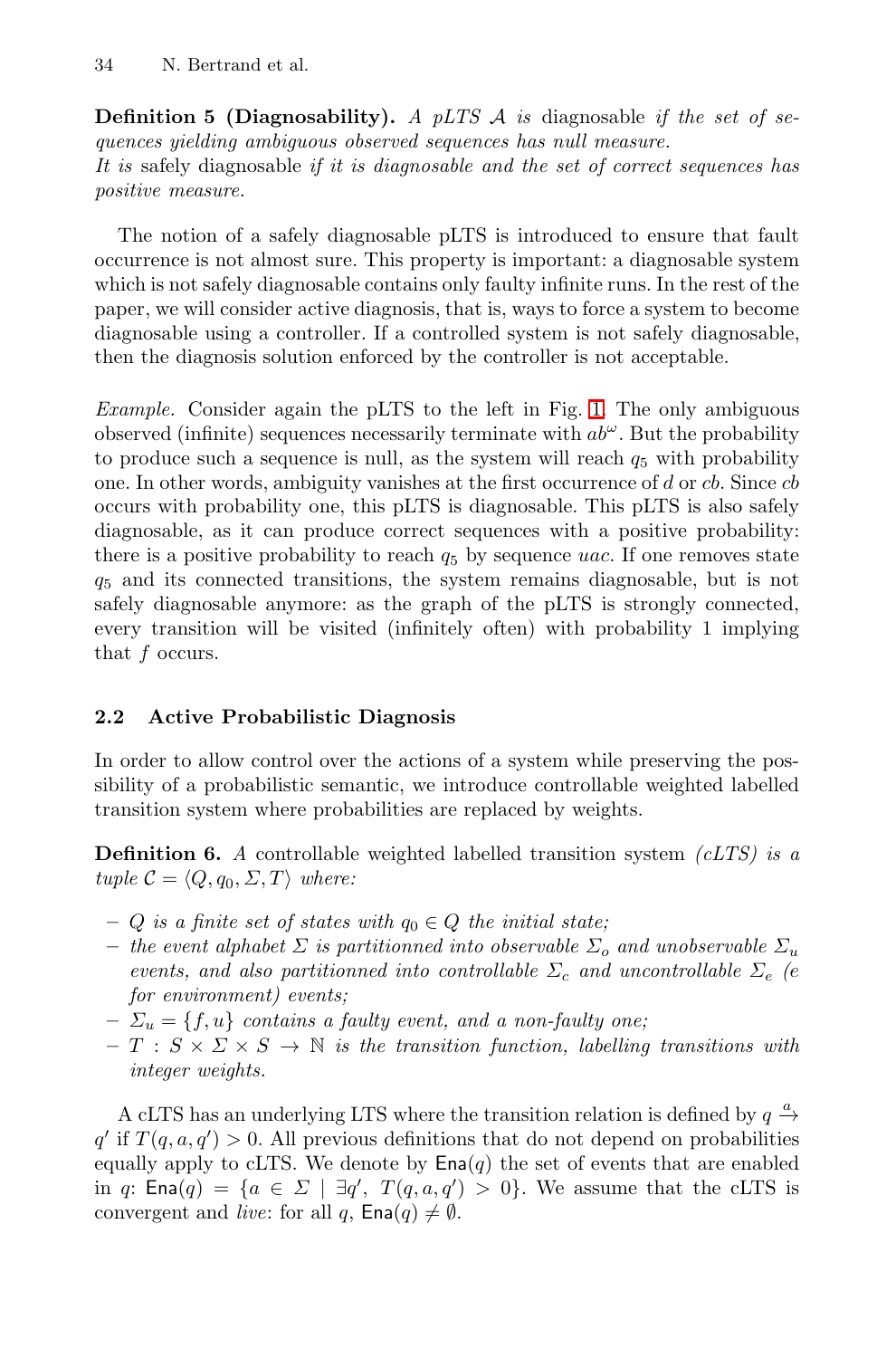Let  $C = \langle Q, q_0, \Sigma, T \rangle$  be a cLTS. For  $q \in Q$  and  $\Sigma^{\bullet} \subseteq \Sigma$ , we define

$$
G^{\Sigma^\bullet}(q) = \sum_{a \in \Sigma^\bullet, \ q' \in Q} T(q,a,q')
$$

as the (possibly null) global outgoing weight from q restricted to  $\Sigma^{\bullet}$ -events. Similarly, we define a normalization of the transition relation restricted to  $\Sigma^{\bullet}$ by

$$
T^{\Sigma^{\bullet}}(q, a, q') = \begin{cases} \frac{T(q, a, q')}{G^{\Sigma^{\bullet}}(q)} \text{ if } a \in \Sigma^{\bullet} \text{ and } T(q, a, q') > 0\\ 0 \text{ otherwise} \end{cases}
$$

For a given finite set X, we define by  $Dist(X)$  the set of probabilistic distributions over X. Let  $x \in X$ , we denote by  $\mathbf{1}_x$  the Dirac distribution on x. For a distribution  $\delta \in \text{Dist}(X)$ , the support of  $\delta$  is the set  $\text{Supp}(\delta) = \{x \in X \mid \delta(x) > 0\}.$ 

A *strategy* for a cLTS C is a mapping  $\pi : \Sigma_o^* \to \text{Dist}(2^{\Sigma})$  such that for every  $\sigma \in \Sigma_o^*$ , for every  $\Sigma' \in \text{Supp}(\pi(\sigma)), \ \Sigma' \supseteq \Sigma_e$ . A strategy consists in, given some observation, randomly choosing a subset of allowed events that includes the uncontrollable events. Given a cLTS  $\mathcal C$  and a strategy  $\pi$ , we consider configurations of the form  $(\sigma, q, \Sigma^{\bullet}) \in \Sigma_o^* \times Q \times 2^{\Sigma}$  where  $\sigma$  is the observed sequence, q is the current state and  $\Sigma^{\bullet}$  is a set of events allowed by  $\pi$  after observing  $\sigma$ . We define inductively the set Reach<sub>π</sub>(C) of reachable configurations under  $\pi$ :

- $-$  for all  $\Sigma$ <sup>•</sup> ∈ Supp(π(ε)), (ε, q<sub>0</sub>,  $\Sigma$ <sup>•</sup>) ∈ Reach<sub>π</sub>(C);
- $-$  for all  $(σ, q, Σ<sup>•</sup>)$  ∈ Reach<sub>π</sub>(*C*), for all  $a ∈ Σ<sub>u</sub> ∩ Σ<sup>•</sup>$ , such that  $q \stackrel{a}{\rightarrow} q'$  $(\sigma, q', \Sigma^{\bullet}) \in \text{Reach}_{\pi}(\mathcal{C}), \text{ denoted } (\sigma, q, \Sigma^{\bullet}) \xrightarrow{a}_{\pi} (\sigma, q', \Sigma^{\bullet});$
- $-$  for all  $(\sigma, q, \Sigma^{\bullet})$  ∈ Reach<sub>π</sub>(C), for all  $a \in \Sigma_o \cap \Sigma^{\bullet}$  such that  $q \stackrel{a}{\to} q'$  and  $\Sigma^{\bullet}{}' \in \mathsf{Supp}(\pi(\sigma a)), (\sigma a, q', \Sigma^{\bullet}{}') \in \mathsf{Reach}_\pi(\mathcal{C}),$ denoted  $(\sigma, q, \Sigma^{\bullet}) \xrightarrow{a} \pi (\sigma a, q', \Sigma^{\bullet})$ .

A strategy  $\pi$  is said to be *live* if for every configuration  $(\sigma, q, \Sigma^{\bullet}) \in \text{Reach}_{\pi}(\mathcal{C}),$  $G^{\Sigma^{\bullet}}(q) \neq 0$ . Live strategies are the only relevant strategies as the other strategies introduce deadlocks. We are now in position to introduce the semantics of a cLTS. It is defined w.r.t. to some live strategy  $\pi$  as a pLTS. Its set of states is Reach<sub>π</sub>(C) with an initial state whose goal is to randomly select w.r.t.  $\pi$  the initial control. The transition probabilities are defined by  $T^{\Sigma^{\bullet}}$  accordingly to the current control  $\Sigma^{\bullet}$  except that when an observable action occurs it must be combined with the random choice (w.r.t.  $\pi$ ) of the next control.

**Definition 7.** Let C be a CLTS and  $\pi$  be a live strategy, the pLTS  $\mathcal{C}_{\pi}$  induced *by strategy*  $\pi$  *on*  $\mathcal{C}$  *is defined as*  $\mathcal{C}_{\pi} = \langle Q_{\pi}, \Sigma, q_{0\pi}, T_{\pi}, \mathbf{P}_{\pi} \rangle$  where:

$$
Q_{\pi} = \{q_{0\pi}\} \cup \text{Reach}_{\pi}(\mathcal{C});
$$
  
\n
$$
- \text{ for all } (\varepsilon, q_0, \Sigma^{\bullet}) \in \text{Reach}_{\pi}(\mathcal{C}), (q_{0\pi}, u, (\varepsilon, q_0, \Sigma^{\bullet})) \in T_{\pi};
$$
  
\n
$$
- \text{ for all } (\sigma, q, \Sigma^{\bullet}), (\sigma', q', \Sigma^{\bullet'}) \in \text{Reach}_{\pi}(\mathcal{C}),
$$
  
\n
$$
((\sigma, q, \Sigma^{\bullet}), a, (\sigma', q', \Sigma^{\bullet'})) \in T_{\pi} \text{ iff } (\sigma, q, \Sigma^{\bullet}) \xrightarrow{a} (\sigma', q', \Sigma^{\bullet'});
$$
  
\n
$$
- \text{ for all } (\varepsilon, q_0, \Sigma^{\bullet}) \in \text{Reach}_{\pi}(\mathcal{C}), \mathbf{P}_{\pi}(q_{0\pi}, u, (\varepsilon, q_0, \Sigma^{\bullet})) = \pi(\varepsilon)(\Sigma^{\bullet});
$$
  
\n
$$
- \text{ for all } ((\sigma, q, \Sigma^{\bullet}), a, (\sigma, q', \Sigma^{\bullet})) \in T_{\pi}, \text{ for all } a \in \Sigma_u \cap \Sigma^{\bullet},
$$
  
\n
$$
\mathbf{P}_{\pi} ((\sigma, q, \Sigma^{\bullet}), a, (\sigma, q', \Sigma^{\bullet})) = T^{\Sigma^{\bullet}}(q, a, q');
$$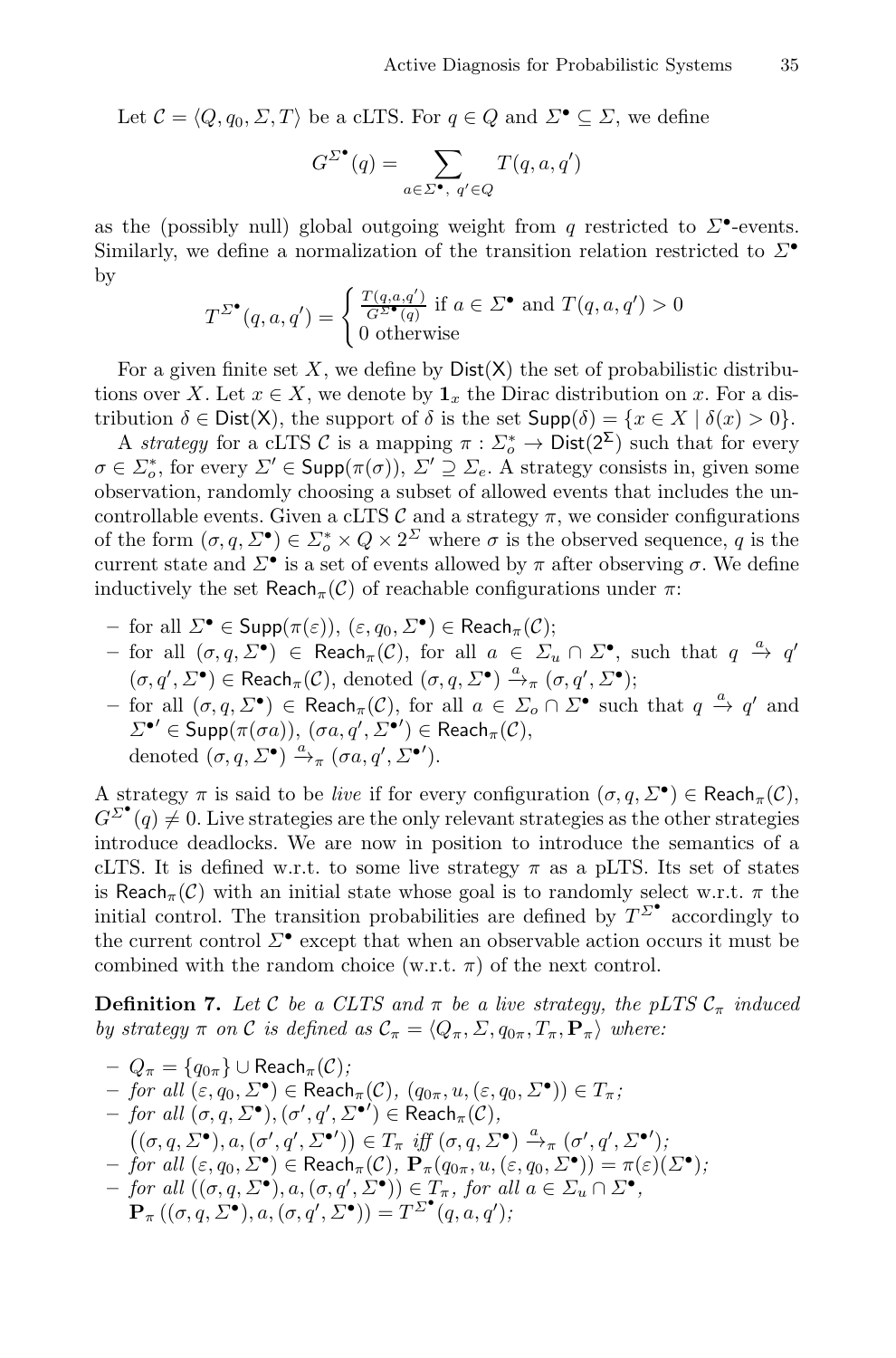$$
- \text{ for all } ((\sigma, q, \Sigma^{\bullet}), a, (\sigma a, q', \Sigma^{\bullet'}) ) \in T_{\pi}, \text{ for all } a \in \Sigma_o \cap \Sigma^{\bullet},
$$

$$
\mathbf{P}_{\pi} ((\sigma, q, \Sigma^{\bullet}), a, (\sigma a, q', \Sigma^{\bullet'}) ) = T^{\Sigma^{\bullet}} (q, a, q') \cdot \pi(\sigma.a)(\Sigma^{\bullet'}).
$$

We can now formalize the decision problems we are interested in.

**Definition 8 ((Safe) Active [pr](#page-4-0)obabilistic diagnosis).** *Given a cLTS*  $C =$  $\langle Q, q_0, \Sigma, T \rangle$ , the active probabilistic diagnosis problem *asks, whether there exists a live strategy*  $\pi$  *in* C *such that the* pLTS  $C_{\pi}$  *is diagnosable. The* safe active probabilistic diagnosis problem *asks whether there exists a live strategy* <sup>π</sup> *in* <sup>C</sup> *such that the pLTS*  $C_{\pi}$  *is safely diagnosable. The* synthesis problems *consists in building a live strategy*  $\pi$  *in* C *such that the pLTS*  $C_{\pi}$  *is (safely) diagnosable.* 

*Example.* Consider the cLTS to the right in Fig. 1 with a[ll](#page-4-0) [w](#page-4-0)eights equal to 1 and  $\Sigma_o = \Sigma_c$ . Without control, the system is not diagnosable as the observed sequence  $aadcb^{\omega}$  is ambiguous, and it has a positive probability. So the strategy should disable action a for each correct observed sequence ending by  $ab^*$ . In addition, if this strategy always forbids  $c$ , the system becomes diagnosable, but the occurrence of a fault is enforced: so it is not safely diagnosable. Alternatively, if the strate[gy](#page-12-5) [al](#page-12-6)ways forbids e, the system becomes safely diagnosable, as we obtain a pLTS "weakly probabilistically bisimilar" to the one on the left in Fig. 1.

# **3 Analysis of the Active Probabilistic Diagnosis Problem**

To solve the active probabilistic diagnosis problem, we reduce it to a decidable problem on POMDP: namely, the existence of a strategy ensuring a Büchi objective with probability one [1, 2].

**Definition 9 (POMDP).** *A* partially observable *Markov decision process (POMDP) is a tuple*  $M = \langle Q, q_0, \text{Obs}, \text{Act}, T \rangle$  *where* 

- $-$  Q *is a finite set of states with*  $q_0$  *the initial state;*
- **–** Obs : <sup>Q</sup> → O *assigns an observation* <sup>O</sup> ∈ O *to each state.*
- **–** Act *is a finite set of actions;*
- **–** <sup>T</sup> : <sup>Q</sup>×Act <sup>→</sup> Dist(Q) *is a partial transition function. Letting* Ena(q) = {<sup>a</sup> <sup>∈</sup> Act  $|T(q, a)$  *is defined}, we assume that:* 
	- *for all*  $q \in Q$ ,  $\text{Ena}(q) \neq \emptyset$ , and
	- whenever  $Obs(q) = Obs(q') = 0$ , then  $Eng(q) = End(q')$  and slightly *abusing our notation, we will denote by* Ena(O) *the set of events enabled in every state with observation* O*.*

A *decision rule* is an item of Dist(Act) that resolves non-determinism by randomization. A *strategy* maps histories of observations to decision rules. Formally, a strategy is a function  $\pi : \mathcal{O}^+ \to \text{Dist}(Act)$  such that for all  $O_1 \cdots O_i$ ,  $\mathsf{Supp}(\pi(\mathsf{O}_1 \cdots \mathsf{O}_i)) \subseteq \mathsf{Ena}(O_i)$ . Given a strategy  $\pi$  and an initial distribution  $\delta$ over states, a POMDP M becomes a stochastic process that can be represented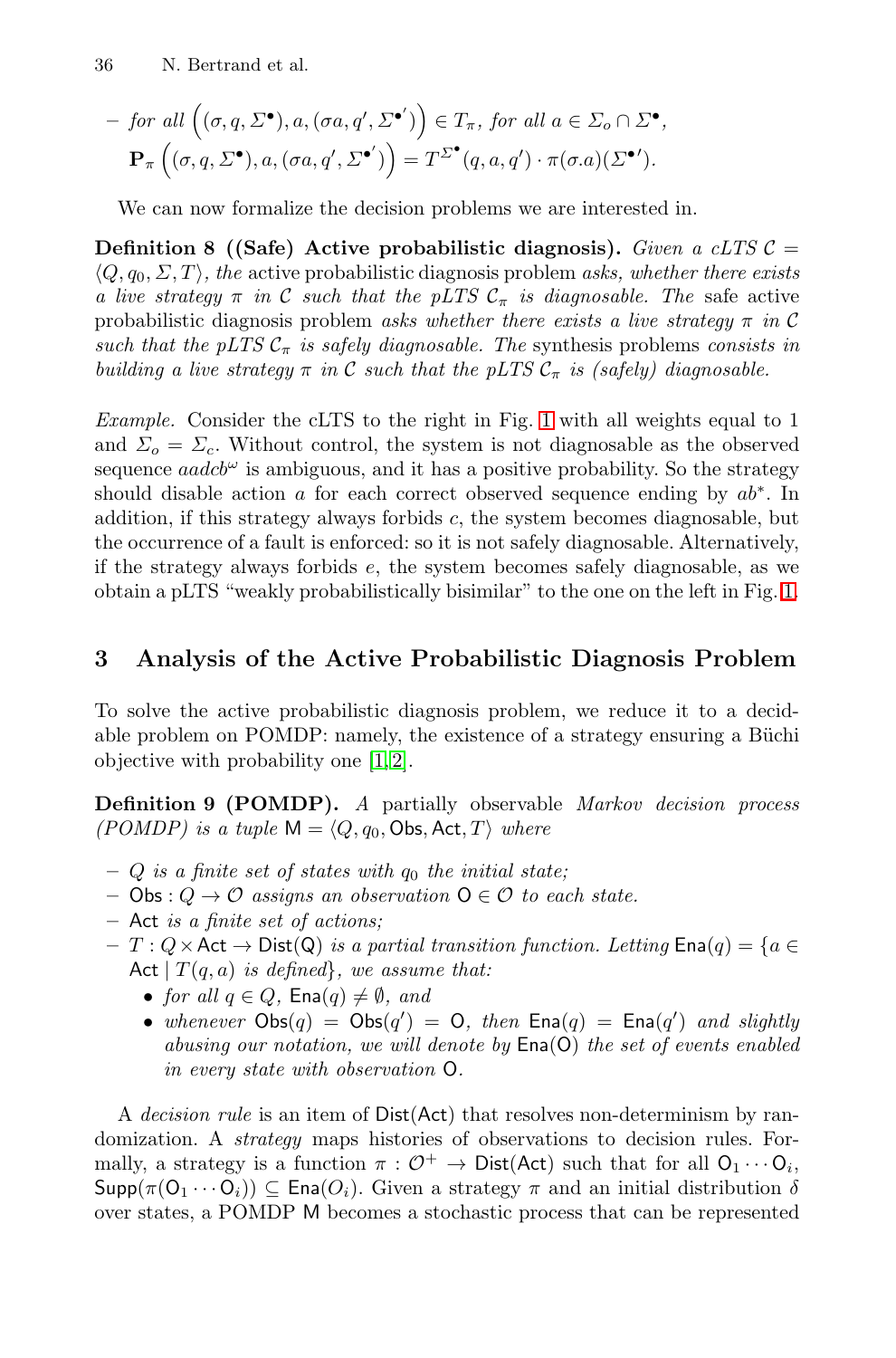by a possibly infinite pLTS denoted  $M(\pi)$ . One denotes  $\mathbb{P}^{\delta}_{\pi}(\mathsf{Ev})$  the probability that event Ev is realized in this process.

A *belief* is a subset of  $Obs^{-1}(O)$  for some observation O that corresponds to the possible reachable states w.r.t. some sequence of observations. The initial belief is  ${q_0}$  and given a current belief B, a decision rule  $\delta$  and a observation O, the belief  $\Delta(B,(\delta, 0))$  obtained after  $\delta$  has been applied and O has been observed is defined by:  $\bigcup_{q \in B, a \in \text{Supp}(\delta)} \text{Supp}(T(q, a)) \cap \text{Obs}^{-1}(\text{O})$ . A strategy which only depends on the current belief is called a *belief-based strategy*.

In order to provide a POMDP  $M_{\mathcal{C}}$  for the diagnosis problems of a cLTS C, we face several difficulties. First, in a cLTS the observations are related to actions while in a POMDP they are related to states. Fortunately all the information related to ambiguity is included in the deterministic Büchi automaton described in section 2. Thus (with one exception) the states are pairs of a state of the Büchi automaton and a state of the cLTS. In  $\mathcal{C}$ , the control is performed by allowing a subset of events. Thus actions of  $M_c$  are subset of events that includes the uncontrollable events. Given some control  $\Sigma'$ , for defining the transition probability of  $M_{\mathcal{C}}$  from  $(l, q)$  to  $(l', q')$ , one must consider all paths in C labelled by events of  $\Sigma'$  from q to q' such that the last event (say b) is the single observable one. The probability of any such path is obtained by the product of the individual step probabilities. The latter are then defined by the normalization of weights w.r.t.  $\Sigma'$ . They cannot be infinite paths of unobservable events due to the convergence of C. However some path can reach a state where no event of  $\Sigma'$  is possible. In other words, the control  $\Sigma'$  applied in  $(l, q)$  has a non null probability to reach a deadlock (i.e. the chosen decision rule leads to a non live strategy for the cLTS). In order to capture this behaviour and to obtain a non defective probability distribution, we add an additional state lost, that corresponds to such deadlocks. The next definition formalizes our approach.

**Definition 10.** *The POMDP*  $M_c = \langle Q^M, q_0^M, \text{Obs}, \text{Act}, T^M \rangle$  derived from a *cLTS*  $C = \langle Q, q_0, \Sigma, T \rangle$  and its associated deterministic Büchi automaton  $\mathcal{B} =$  $\langle L, l_0, \Sigma_o, T^B, F \rangle$  *is defined by:* 

- $-Q^{\mathsf{M}} = L \times Q \oplus \{\textbf{lost}\}\text{ with } q_0^{\mathsf{M}} = ((l_0, q_0))$
- **–** *the set of observations is* <sup>O</sup> <sup>=</sup> <sup>L</sup> ∪ {**lost**}*, with*  $\text{Obs}((l, q)) = l$  *and*  $\text{Obs}(\text{lost}) = \text{lost}$ *;*
- $-$  Act =  $\{\Sigma' | \Sigma' \supseteq \Sigma_e\};$
- $-$  *for all*  $(l, q) \in Q^{\mathsf{M}}$  *and*  $\Sigma' \in$  **Act**,  $T^{\mathsf{M}}((l, q), \Sigma') = \mu$  *where:* 
	- $\mu((l', q'))$  *is defined by (with*  $q_n = q$  *when*  $n = 0$ *)*:

$$
\sum_{\substack{l \to l' \\ b \in \Sigma' \cap \Sigma_o}} \sum_{\substack{a_1, \ldots, a_n \\ a_1 \cdots a_n \in \Sigma' \cap \Sigma_u}} T^{\Sigma'}(q, a_1, q_1) \cdot \left( \prod_{i=1}^{n-1} T^{\Sigma'}(q_i, a_{i+1}, q_{i+1}) \right) \cdot T^{\Sigma'}(q_n, b, q')
$$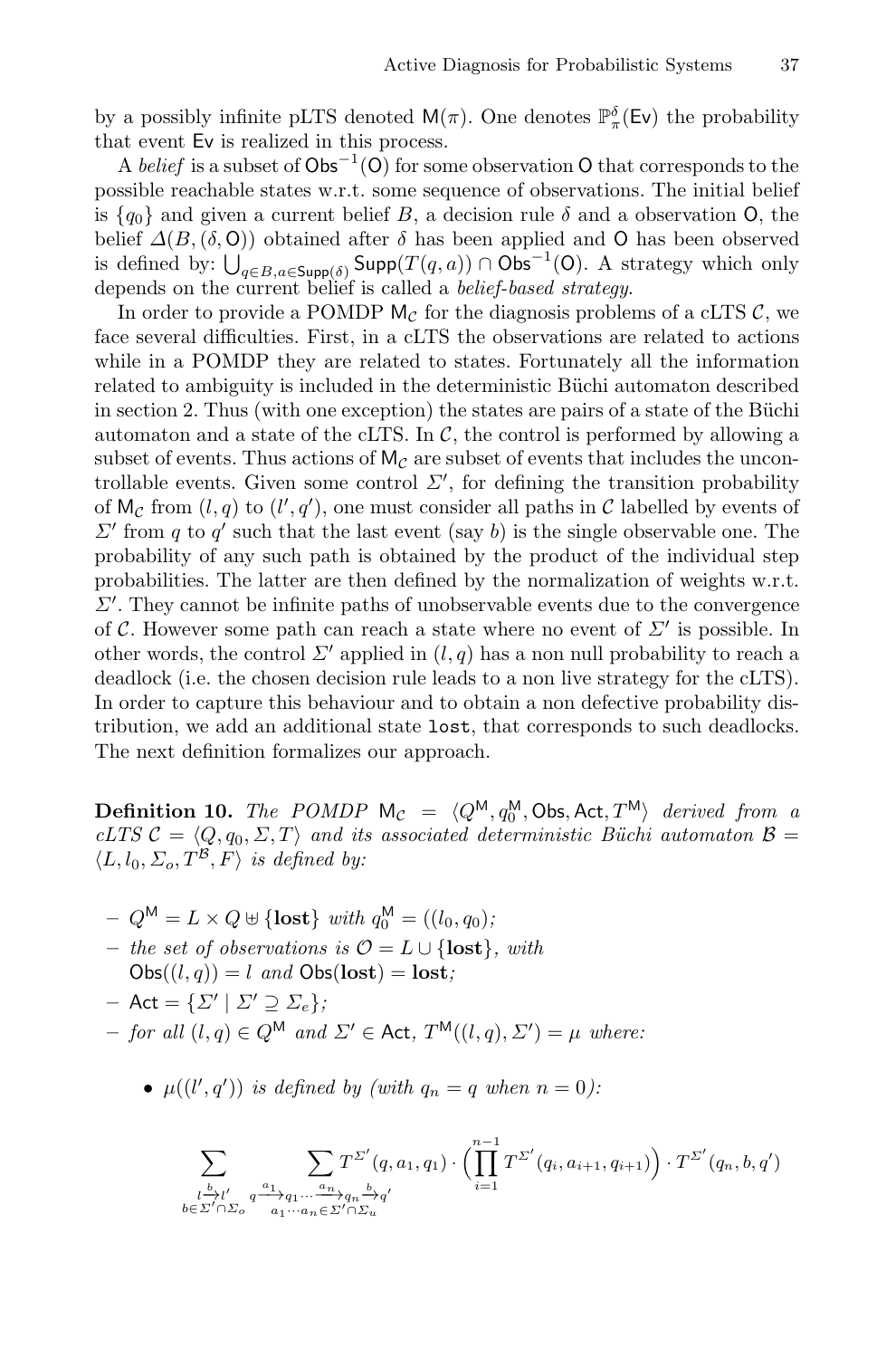• <sup>μ</sup>(lost) *is defined by:*

<span id="page-9-0"></span>
$$
\sum_{\substack{q \xrightarrow{a_1} q_1 \cdots \xrightarrow{a_n} q_n \\ a_1 \cdots a_n \in \Sigma' \cap \Sigma_u \\ G^{\Sigma'}(q_n) = 0}} T^{\Sigma'}(q, a_1, q_1) \cdot \prod_{i=1}^{n-1} T^{\Sigma'}(q_i, a_{i+1}, q_{i+1})
$$

$$
-\ T^{\sf M}({\tt lost},\varSigma') = {\bf 1}_{\tt lost} \; \textit{for all} \; \varSigma' \in {\sf Act}.
$$

Given  $\mathcal{C}$ , the construction of the Büchi automaton  $\mathcal{B}$  is performed in exponential time. The construction of  $M_{\mathcal{C}}$  is also done in exponential time. Indeed, there is an exponential blowup for Act but again w.r.t.  $\mathcal{C}$ . Finally, while the distributions  $\mu$  of action effects are presented in the definition as sums over paths of  $\mathcal{C}$ , each one can be computed by a matrix inversion in polynomial time (as done in discrete time Markov chains).

The next lemma is a straightforward consequence of the properties of  $\beta$  and the above definition of  $M_{\mathcal{C}}$ . Here we use LTL notations to denote sets of paths in a POMDP, such as  $\diamondsuit$ ,  $\Box$  and  $\Box \diamondsuit$  for eventually, always and infinitely often respectively.

**Lemma 1.** C *is actively diagnosable if and only if there exists a strategy*  $\pi$  *in*  $\mathsf{M}_{\mathcal{C}} \ \mathit{such that} \ \mathbb{P}^{q_0}_{\pi}(\mathsf{M}_{\mathcal{C}} \models \Box \Diamond (W = \emptyset \lor U = \emptyset)) = 1.$  $\mathsf{M}_{\mathcal{C}} \ \mathit{such that} \ \mathbb{P}^{q_0}_{\pi}(\mathsf{M}_{\mathcal{C}} \models \Box \Diamond (W = \emptyset \lor U = \emptyset)) = 1.$  $\mathsf{M}_{\mathcal{C}} \ \mathit{such that} \ \mathbb{P}^{q_0}_{\pi}(\mathsf{M}_{\mathcal{C}} \models \Box \Diamond (W = \emptyset \lor U = \emptyset)) = 1.$ 

*Moreover,* C *is safely actively diagnosable if and only if there exists a strategy*  $\pi$  *in*  $M_c$  *such that*  $\mathbb{P}_{\pi}^{q_0} (M_c \models \Box \Diamond (W = \emptyset \lor U = \emptyset)) = 1$  *and*  $\mathbb{P}_{\pi}^{q_0} (M_c \models \Box (U \neq \emptyset))$  $(\emptyset)) > 0$ .

In the statement of Lemma 1,  $W = \emptyset \vee U = \emptyset$  is a shorthand to denote the set of states  $(\langle U, V, W \rangle, q)$  in  $M_{\mathcal{C}}$  such that either  $W = \emptyset$  or  $U = \emptyset$ ; similarly,  $U \neq \emptyset$  represents the set of states  $(\langle U, V, W \rangle, q)$  such that  $U \neq \emptyset$ . As a consequence of Lemma 1, the active diagnosis problem for controllable LTS reduces to the existence of an almost-sure winning strategy for a Büchi objective on some exponential size POMDP.

**Theorem 2.** *The active probabilistic diagnosis decision and synthesis problems are EXPTIME-complete. There exists a family*  $(C_n)_{n\in\mathbb{N}}$  *of actively diagnosable cLTS with the size of*  $C_n$  *in*  $O(n)$ *, and such that any winning strategy for*  $\mathsf{M}_{C_n}$ *diagnosable requires at least*  $2^{\Omega(n)}$  *memory-states.* 

The EXPTIME upper bound may seem surprising, since  $M_{\mathcal{C}}$  is exponential in the size of  $\mathcal{C}$ , and the procedure to decide whether there exists a strategy in a POMDP to ensure a Büchi objective with probability 1 is in EXPTIME, due to the use of beliefs. However, in the POMDP  $M_{\mathcal{C}}$  we consider, the information on the belief is already contained in the state  $(\langle U, V, W \rangle, q)$ , as  $U \cup V \cup W$ . Therfore, a second exponential blowup, due to the beliefs, is avoided and the active probabilistic diagnosis problem remains in EXPTIME.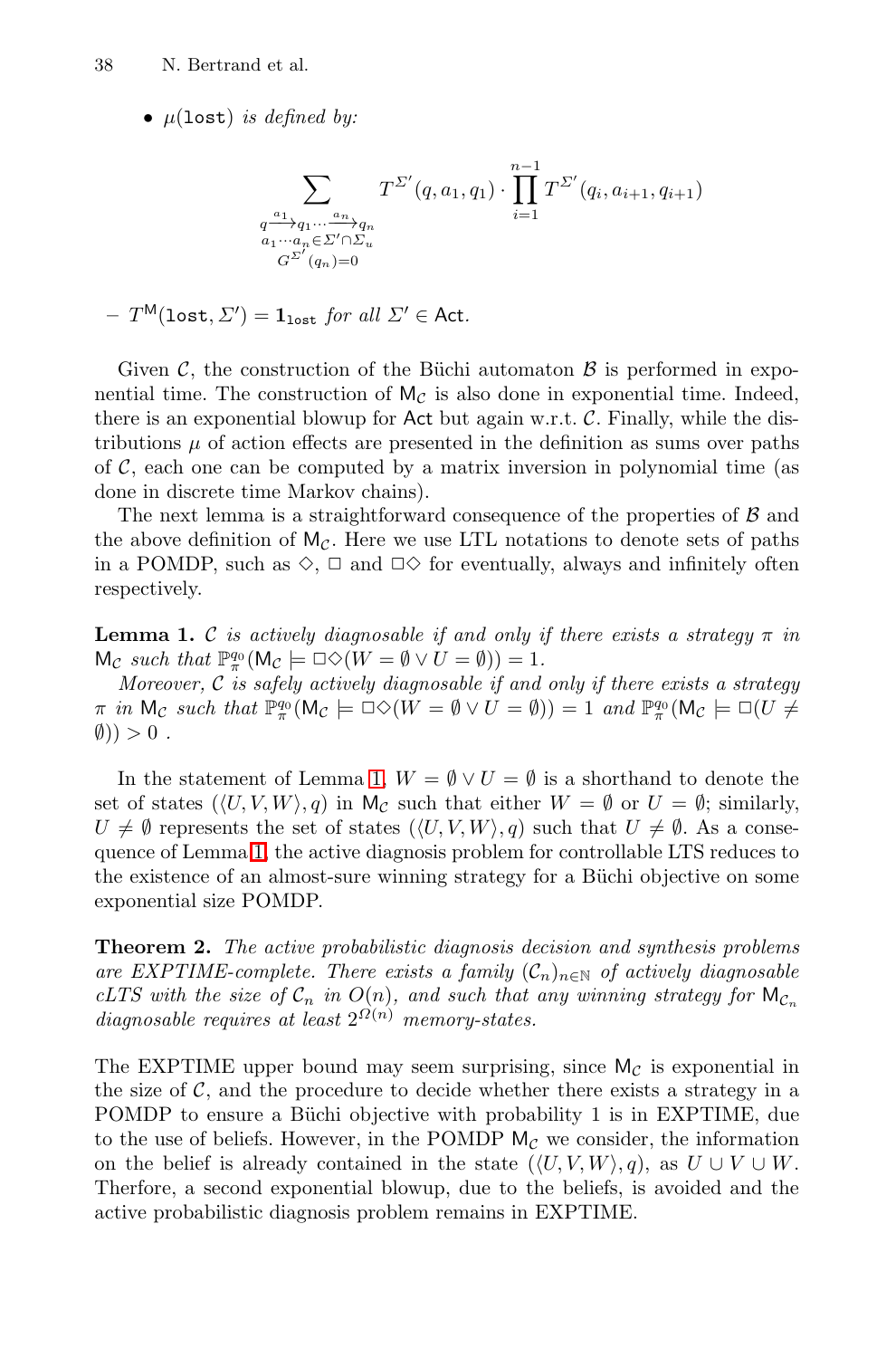# <span id="page-10-0"></span>**4 Analysis of the Safe Active Probabilistic Diagnosis Problem**

As will be shown below, the status of the active diagnosis problem changes when the safety requirement is added. The next proposition highlights this difference and it is the basis for the undecidability result of Theorem 3.

**Proposition 1.** *There exists a cLTS which is safely actively diagnosable and such that all belief-based strategies are losing.*

*Proof.* Let us consider the cLTS of Figure 2 with  $\Sigma_u = \{u, f\}$  and  $\Sigma_e = \{u, f, c\}$ , and where all weights are equal to 1.

<span id="page-10-1"></span>

**Fig. 2.** A cLTS with only non belief-based strategies for safe diagnosis

Pick any sequence of positive integers  $\{\alpha_i\}_{i\geq 1}$  such that  $\prod_{i\geq 1} 1 - 2^{-\alpha_i} > 0$ . Define  $A = \{a\} \cup \Sigma_e$  and  $\overline{A} = \{\overline{a}\} \cup \Sigma_e$ . We claim that the strategy  $\pi$  that consists in selecting, after *n* observations, the  $n^{th}$  subset in the following sequence  $A^{\alpha_1} \overline{A} A^{\alpha_2} \overline{A} \ldots$ , is winning. Observe that after an observable sequence of length  $i \leq \alpha_1$ , the system is either after a faulty sequence in  $r_1$  with probability  $\frac{1}{2}$ , or after a correct sequence in  $q_1$  with probability  $2^{-i-1}$ , or after a correct sequence in  $q_2$  with probability  $\frac{1}{2}(1-2^{-i})$ . So, after an observable sequence of length  $\alpha_1 + 1$ , the system is either after a faulty sequence in  $r_2$  with probability  $\frac{1}{2}$ , or after a faulty sequence in  $r_1$  (*via*  $r_0$ ) with probability  $2^{-\alpha_1-1}$ , or after a correct sequence in  $q_1$  with probability  $\frac{1}{2}(1-2^{-\alpha_1})$ . At the next step, the faulty sequence in  $r_2$  is then detected by the occurrence of  $c$ . Iterating this process we conclude that:

- any fault that may occur after  $\pi$  is applied up to  $A^{\alpha_1} \overline{A} A^{\alpha_2} \overline{A} \dots A^{\alpha_i} \overline{A}$ , is detected after  $\pi$  is applied up to  $A^{\alpha_1} \overline{A} A^{\alpha_2} \overline{A} \dots A^{\alpha_{i+1}} \overline{A} A$ . So the (full) strategy  $\pi = A^{\alpha_1} \overline{A} A^{\alpha_2} \overline{A} \dots$  *surely* detects faults.
- $\frac{1}{2}$  T<sub>i</sub> 2<sup>1</sup> <sup>1</sup> −  $2^{-\alpha_i} > 0$ , due to our choice of the  $\alpha_i$ 's. Therefore, correct sequences have positive probability under  $\pi$ .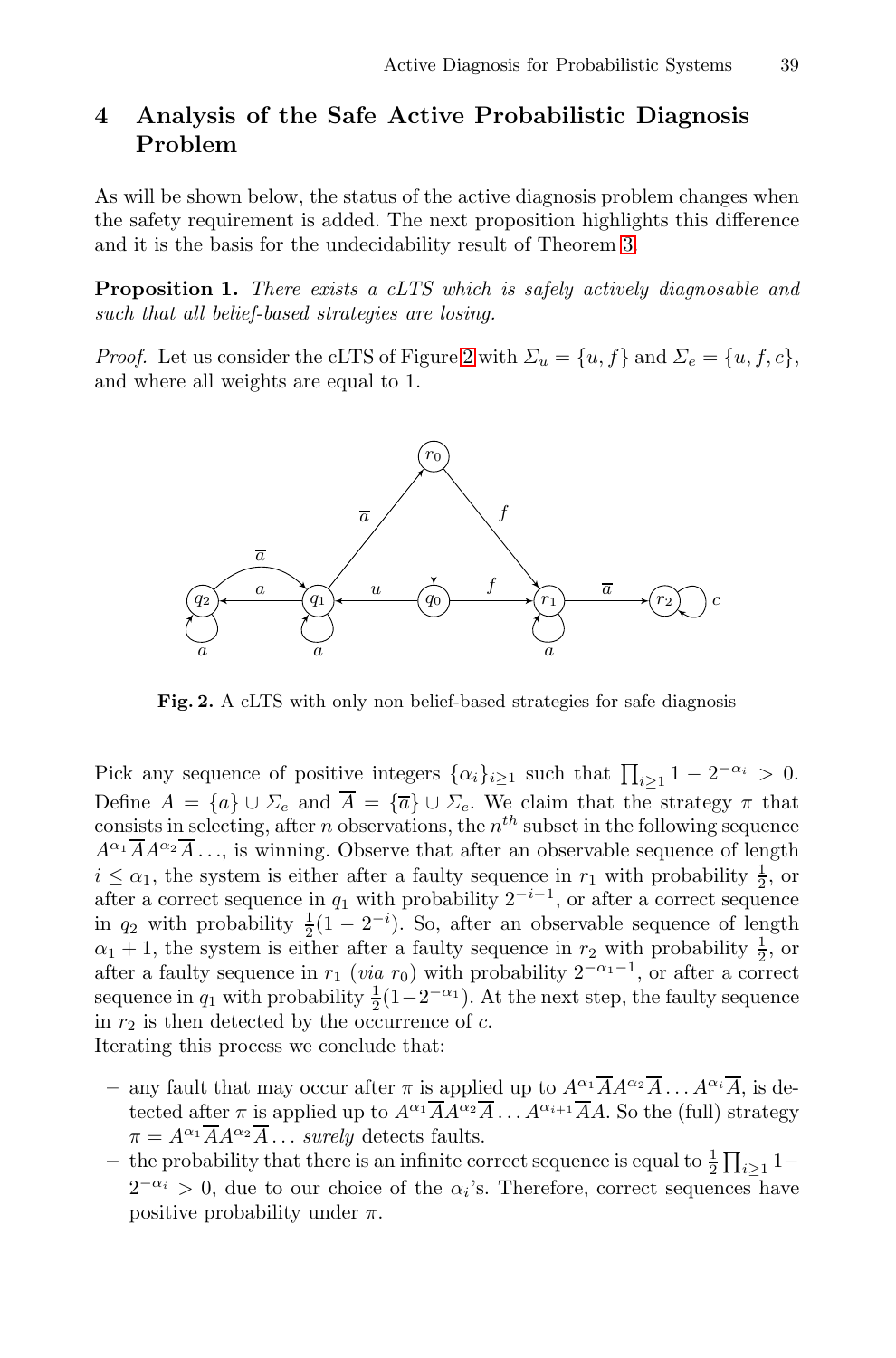Consider a belief-based strategy  $\pi$ . There are three possible subsets of allowed events: A,  $\overline{A}$  and  $\Sigma$ . The decision rule associated with belief  $\{q_0\}$  must allow a in order to get the possibility of a correct sequence which, in case a occurs, leads to belief  $\{q_1, q_2, r_1\}$ . We should clarify here that beliefs do not correspond to the possible current states. They represent the possible states after the last observed event. For instance, when the belief is  ${q_0}$ , the current state may either be  $q_0$ , or  $q_1$  after action u, or  $r_1$  after fault f. Consider the (randomized) decision rule of  $\pi$  associated with belief  $\{q_1, q_2, r_1\}$ :  $p_A \cdot A + p_{\overline{A}} \cdot \overline{A} + p_{\Sigma} \cdot \Sigma$  (denoted  $p$ ). If  $p_A = 1$ , then the possible first fault remains undetected, and  $\pi$  is losing. So  $\overline{a}$ may occur leading to belief  $\{q_1, r_0, r_2\}.$ 

<span id="page-11-0"></span>Consider the decision rule of  $\pi$  associated with belief  $\{q_1, r_0, r_2\}$ :  $p'_A \cdot A + p'_{\overline{A}} \cdot$  $\overline{A} + p'_{\Sigma} \cdot \Sigma$  (denoted  $p'$ ). If  $p'_{\overline{A}} = 1$ , then at the next instant, there is no possible correct sequence, and  $\pi$  is losing.

So  $p'_{\overline{A}}$  < 1 and  $p_A$  < 1. Assume now that the current distribution of states is  $\alpha q_1 + \beta r_0 + (1 - \alpha - \beta) r_2$  (with belief  $\{q_1, r_0, r_2\}$ ). The distribution after the next occurrence of  $\overline{a}$  is defined by  $\alpha_{p,p'}\alpha q_1 + (1 - \alpha_{p,p'})\alpha r_0 + (1 - \alpha)r_2$ , where  $\alpha_{p,p'}$  < 1 only depends on *p* and *p'*. A correct sequence implies an infinite number of  $\overline{a}$ ; after *n* occurrences of  $\overline{a}$  the probability of a correct sequence is bounded by  $\alpha_{p,p'}^n$ . So the probability of an infi[nit](#page-10-1)e correct sequence is null, and  $\pi$  is losing.

### **Theorem 3.** *The safe active diagnosis problem for cLTS is undecidable.*

*Proof (sketch).* We perform a reduction from the following undecidable problem: given a blind POMDP and a set  $F$  of states, does there exist a strategy that ensures the Büchi objective  $\Box \Diamond F$  with positive probability. The structure of the cLTS we construct is similar to the one of the example from Fig. 2, except that the states  $q_1$  and  $q_2$  are replaced with two copies of the POMDP. Consistently a and  $\overline{a}$  are replaced by two copies of the alphabet of the POMDP with one of them bared. From  $F$  states in the first copy, with a non bared action one moves to the second one, and from any state, with bared actions, one moves back from the second copy to the first one, or moves from the first copy to  $r_0$ .

The following immediate corollary is interesting since both the existence of a strategy achieving a Büchi objective almost surely, and the existence of strategy achieving a safety objective with positive probability are decidable for POMDP [2, 6].

**Corollary 1.** *The problem whether, given a POMDP* M *with subsets of states* F *and* I, there exists a strategy  $\pi$  with  $\mathbb{P}_{\pi}(\mathsf{M} \models \Box \diamond F) = 1$  *and*  $\mathbb{P}_{\pi}(\mathsf{M} \models \Box I) > 0$ *, is undecidable.*

Given that the general safe active diagnosis problem is undecidable, and that belief-based strategies are not sufficient to achieve safe diagnosability, we consider now the restriction of the safe active diagnosis problem to belief-based strategies. Similarly to the case of active diagnosis, we reduce the safe active probabilistic diagnosis for belief-based-strategies to some verification question on POMDP.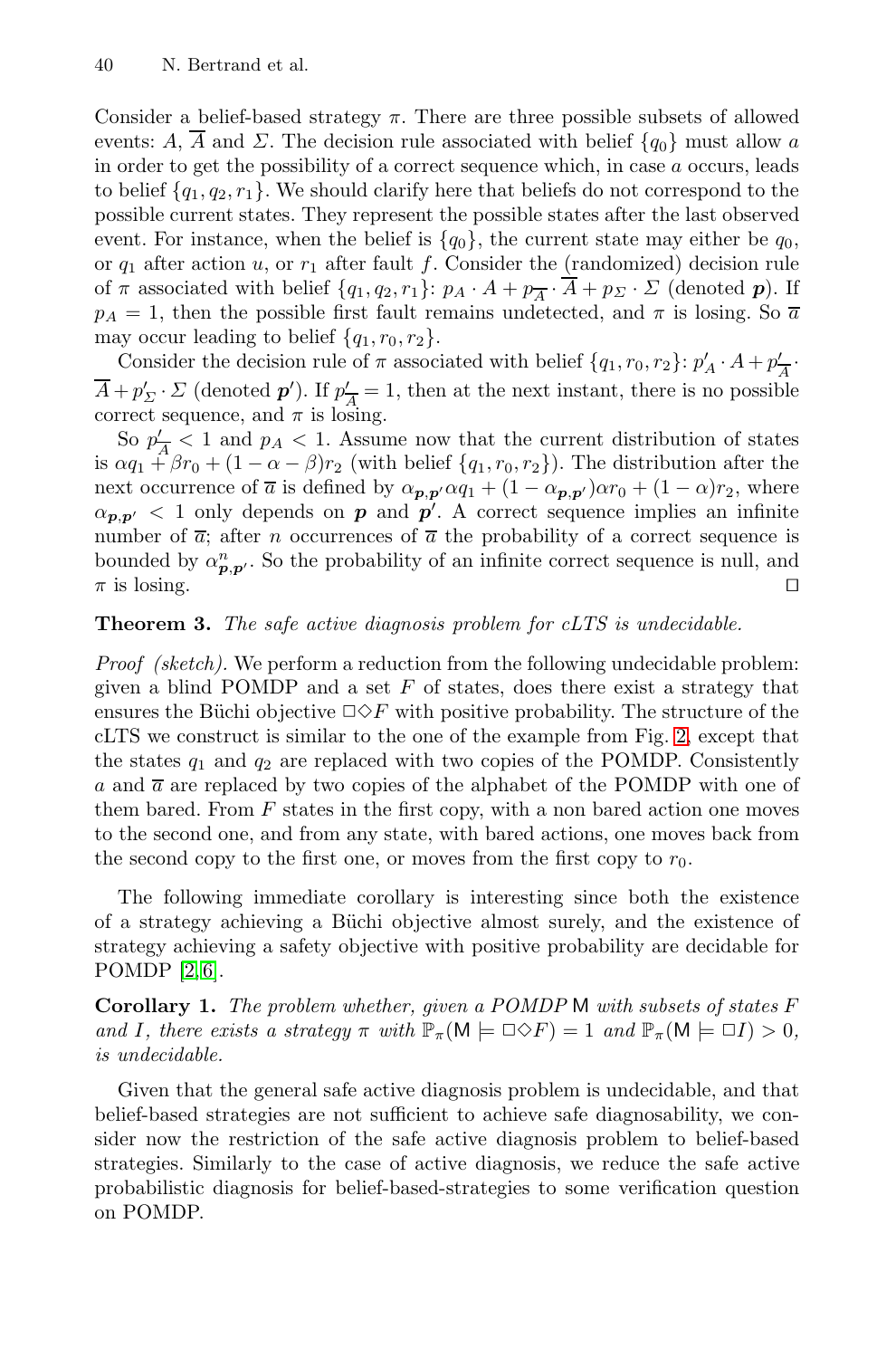<span id="page-12-7"></span>**Theorem 4.** *The safe active probabilistic diagnosis problem restricted to beliefbased strategies is in NEXPTIME and EXPTIME-hard.*

## **5 Conclusion**

We studied the active diagnosis and safe active diagnosis problems for probabilistic discrete event systems, within a unifying POMDP framework. While the active diagnosis problem is EXPTIME-complete, the safe active diagnosis problem is undecidable in general, and belongs to NEXPTIME when restricted to belief-based strategies. Since the lower and upper bounds do not coincide for the latter problem, we strive to close the gap between these bounds in future work. More generally, we will investigate the safe active diagnosis problem restricted to finite-memory strategies. Another problem, closely related to diagnosability, is the predictability problem: given any observation, can we detect that the occurrence of a fault *before* it happens? Last, given the tight relation probabilistic diagnosis has with verification problems for POMDP, we plan to investigate further POMDP problems with multiple objectives.

# <span id="page-12-6"></span><span id="page-12-5"></span>**References**

- <span id="page-12-2"></span>1. Baier, C., Bertrand, N., Grösser, M.: Probabilistic  $\omega$ -automata. Journal of the ACM 59(1), 1–52 (2012)
- 2. Bertrand, N., Genest, B., Gimbert, H.: Qualitative determinacy and decidability of stochastic games with signals. In: Proceedings of LICS 2009, pp. 319–328. IEEE Computer Society (2009)
- <span id="page-12-3"></span>3. Cabasino, M., Giua, A., Lafortune, S., Seatzu, C.: Diagnosability analysis of unbounded Petri nets. In: Proceedings of CDC 2009, pp. 1267–1272. IEEE (2009)
- <span id="page-12-4"></span>4. Cassez, F., Tripakis, S.: Fault diagnosis with static and dynamic observers. Fundamenta Informaticae 88, 497–540 (2008)
- 5. Chanthery, E., Pencolé, Y.: Monitoring and active diagnosis for discrete-event systems. In: Proceedings of SP 2009, pp. 1545–1550. Elsevier (2009)
- 6. Chatterjee, K., Doyen, L., Gimbert, H., Henzinger, T.A.: Randomness for free. In: Hliněný, P., Kučera, A. (eds.) MFCS 2010. LNCS, vol. 6281, pp. 246–257. Springer, Heidelberg (2010)
- <span id="page-12-1"></span>7. Fabre, E., Jezequel, L.: On the construction of probabilistic diagnosers. In: Proceeeding of WODES 2010, pp. 229–234. Elsevier (2010)
- <span id="page-12-0"></span>8. Haar, S., Haddad, S., Melliti, T., Schwoon, S.: Optimal constructions for active diagnosis. In: Proceedings of FSTTCS 2013. LIPIcs, vol. 24, pp. 527–539. Schloss Dagstuhl - Leibniz-Zentrum für Informatik (2013)
- 9. Morvan, C., Pinchinat, S.: Diagnosability of pushdown systems. In: Namjoshi, K., Zeller, A., Ziv, A. (eds.) HVC 2009. LNCS, vol. 6405, pp. 21–33. Springer, Heidelberg (2011)
- 10. Sampath, M., Lafortune, S., Teneketzis, D.: Active diagnosis of discrete-event systems. IEEE Transactions on Automatic Control 43(7), 908–929 (1998)
- 11. Sampath, M., Sengupta, R., Lafortune, S., Sinnamohideen, K., Teneketzis, D.: Diagnosability of discrete-event systems. IEEE Trans. Aut. Cont. 40(9), 1555–1575 (1995)